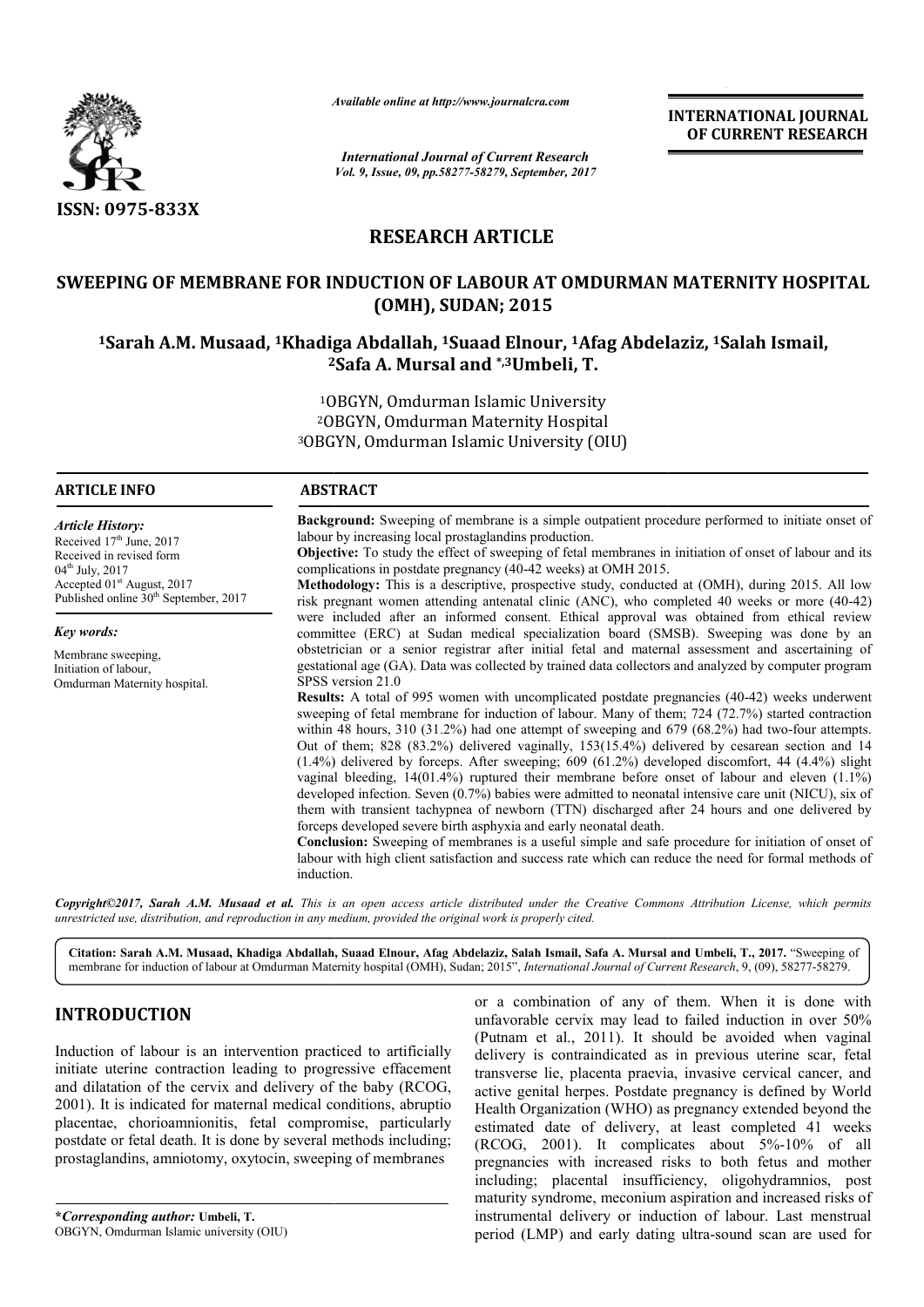increasing the reliability of expected date of delivery (EDD). Sweeping (or stripping) of membranes; is the separation of fetal membranes from the cervix and lower uterine segment during vaginal examination. It leads to release of phospholipase A2 and prostaglandins  $2\alpha$ , resulting in ripening of the cervix and ultimate initiation of onset of labour within 48 hours (Tan et al., 2006; Fogsi, 2009). It is safe and effective outpatient procedure for inducing labour in uncomplicated pregnancy for clients who passed their EDD. It can be used as a sole method for induction of labour or prior to use of formal methods of induction of labour with oxytocin, prostaglandins or amniotomy. Serial sweeping of membrane can be used to ripen the cervix and initiate onset of labour or prior to starting other methods of induction (Fogsi, 2009; Wong et al., 2002). It may be complicated by; premature rupture of membrane, pain or discomfort during procedure, irregular contraction or bleeding from an undiagnosed placenta praevia. Although this intervention is currently performed by a large number of clinicians; to our knowledge, there is no local study to support the effectiveness of membrane sweeping in this hospital or other hospitals in the country, which necessitates selection of this topic for study.

### **METHODOLOGY**

A descriptive, prospective cross sectional study, conducted at Omdurman maternity hospital. All low risk Pregnant women who completed 40 weeks of gestation or more by last certain menstrual period or early scan with single fetus, cephalic presentation and intact membrane were included, after an informed consent and fetal assessment. Data was collected by trained data collectors using a structured format, containing; age, parity, gestational age at time of sweeping, number and frequency of sweeping, mode of delivery, fetal outcome and associated complications. Women with scared uterus, intrauterine growth restriction (IUGR), vaginal bleeding or any contraindication for vaginal delivery were excluded from the study. Sweeping of membrane was performed daily in antenatal clinic with ensured confidentiality, sterile examination gloves and lubricants. It was performed by obstetrician or a senior registrar by inserting the clinician's finger into the cervical os, separating the inferior pole of the membranes from the lower uterine segment by a circular movement of the examining finger. A successful sweeping is denoted by staining of the examiner's finger gloves with blood. If the doctor's finger was not admitted into the cervix; massage was done for few minutes to encourage prostaglandin release. Women were observed for two hours, then allowed to go home with fetal movement chart (kick count chart), and were informed to expect; a show or irregular contraction and have to present themselves to labour ward if they developed spontaneous rupture of membranes, vaginal bleeding, decreased fetal movements or severe abdominal pain, or after two days if do not develop labour pain. We adopted repeated sweeping until established labour. Once contraction established; 3-4/ 10 minutes and cervix dilatation is more than three cm, vaginal examination was done every 3- 4hours to assess progress of labour, unless otherwise indicated. If contractions are inefficient, less than 3 / 10 minutes, oxytocin has been added by titration method.

#### **RESULTS**

A total of 995 women with uncomplicated postdate pregnancies (40-42) weeks underwent sweeping of fetal membrane to induce labour. Of them, 414 (41.6%) completed 40 weeks, 561  $(56.4%)$  41 weeks and only twenty  $(02.0%)$  42 weeks. Many of them; 724 (72.7%) started contraction within 48 hours, 193 (19.4%) between 49-72 hours, 59 (5.9%) after 72 hours and 19 cases (02.0%) did not start contraction, were transferred to other option of induction by prostaglandins and oxytocin. Three hundred and ten (31.2%) had one attempt of sweeping, 679 (68.2%) two-four attempts and only six cases (0.6%) had more than five attempts of sweeping. Out of them; 828 (83.2%) delivered vaginally, 153(15.4%) delivered by cesarean section, 14 (1.4%) delivered by forceps, 147 (14.8%) received oxytocin for augmentation of labour. After sweeping; 609 (61.2%) developed discomfort, 44 (4.4%) slight vaginal bleeding, eleven (1.1%) developed infection, 14 (01.4%) ruptured their membrane before onset of labour, covered by antibiotics, started labour within 24 hours and were accelerated by oxytocin. Seven (0.7%) babies were admitted to neonatal intensive care unit (NICU), six of them with transient tachypnea of newborn (TTN) discharged after 24 hours and one delivered by forceps developed severe birth asphyxia and early neonatal death. Majority of them; 843 (84.7%) were satisfied with the procedure and the progress of labour, 876 (88.0%) will choose membrane sweeping if their next pregnancy needs induction of labour.

**Table 1. Distribution of side effects associated with sweeping of membrane for induction of labour at OMH 2015**

| Side effects                     | Number | $\frac{0}{0}$ |
|----------------------------------|--------|---------------|
| No associated side effects       | 317    | 31.9%         |
| Pain or discomfort               | 609    | 61.2%         |
| Slight vaginal bleeding          | 044    | $04.4\%$      |
| Spontaneous rupture of membranes | 014    | 01.4%         |
| Infection                        | 011    | 01.1%         |
| Total                            | 995    | 100.0%        |

#### **DISCUSSION**

Sweeping of membrane is a simple, non-invasive outpatient procedure, can be performed during ANC. It can reduce the need for other formal methods of induction, if used in women with favorable cervix, where it will be easily performed with limited need for repeated sweeping. It is associated with minimal fetal and maternal complications. When performed at 41 weeks gestation or more, is more likely to be successful with less associated discomfort. In this study the main outcome measure was to assess the success of induction by sweeping, mode of delivery, maternal complications, neonatal outcome and admission to neonatal intensive care unit (NICU).

The successful rate in this study was high (98.0%), where only 19 cases (2.0%) had failed induction with sweeping of membrane. This is higher than that found by Shafik in Egypt (80.7%) (Shafik et al., 2014). However, it is similar to that found by Foong and others, where sweeping of membrane increases spontaneous vaginal delivery in nulliparous patients with unfavorable cervix if used prior to other methods of induction (Foong et al., 2010). This high level of success may be due to the good selection of cases with favorable cervix. The evidence has shown that sweeping of membrane at 41 or more when the cervix is favorable, reduces the need for induction of labour by other methods (Boulvain et al., 2005). In this study, 72.2% of participants started contraction within 48 hours after sweeping. This is similar to that found by Wong, where 61% of women under study went into spontaneous labour (Wong et al., 2002). This also depends on the time of performance at forty weeks or more where the cervix is more favorable. Vaginal